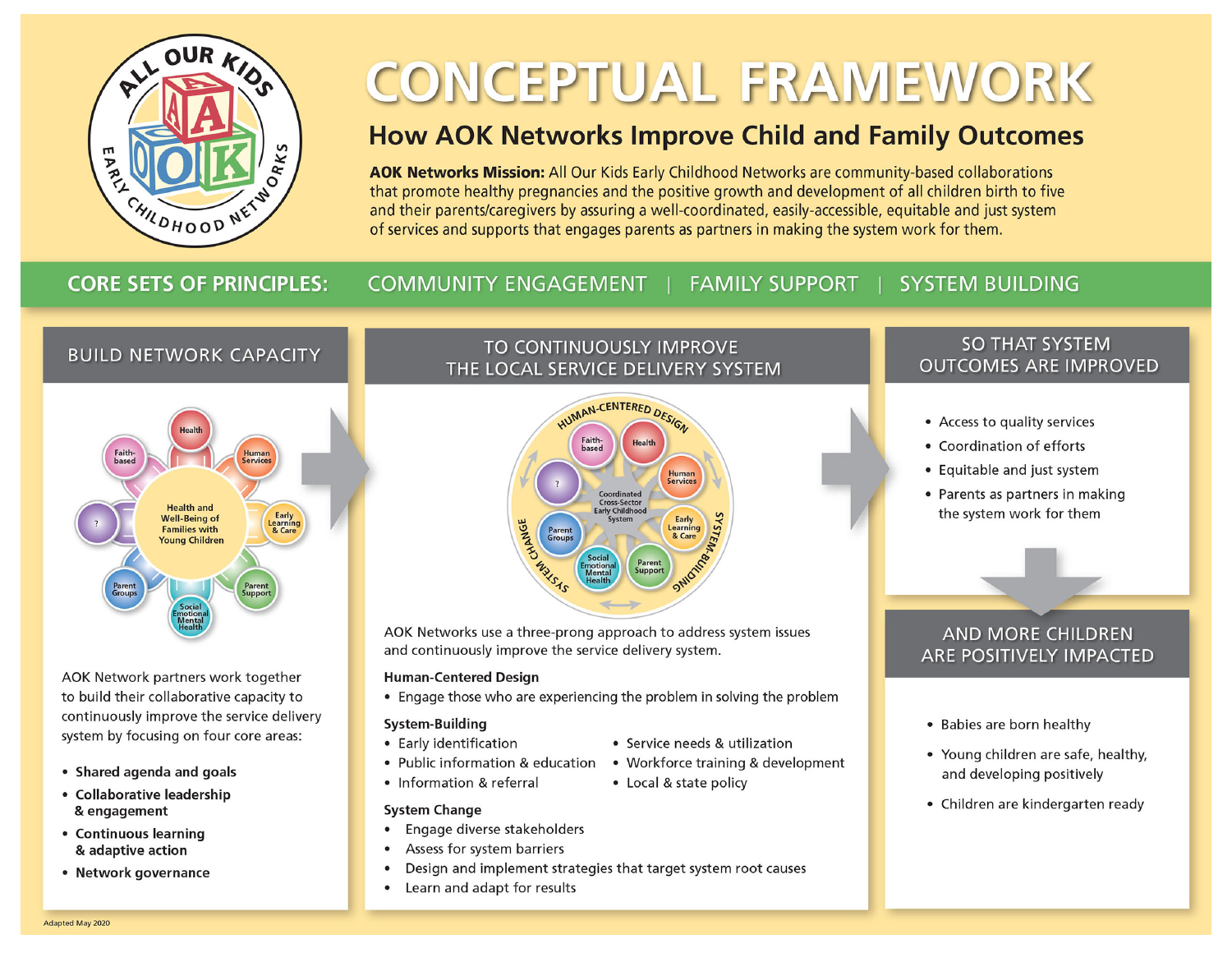

**AOK Networks Mission:** AOK Networks are community-based collaborations that promote healthy pregnancies and the positive growth and development of all children birth to five and their parents/caregivers by assuring a well-coordinated, easily-accessible, equitable and just system of services and supports that engages parents as partners in making the system work for them.

**Principles:** To carry out their mission, AOK Networks (1) strengthen their capacity as a Network, (2) enhance coordination of crosssector service delivery, and (3) improve the system of services and supports so it works for families. AOK Networks work with 3 sets of principles to guide their efforts in each of these areas.

## **(1) Community Engagement**

The following principles help AOK Network partners increase their capacity to work well together.

- People support what they create.
- People act most responsibly when they care.
- Conversation is the way humans have always thought together. In conversation we discover shared meanings.
- To change the conversation change who is in the conversation.
- Expect leadership to come from anywhere.
- Focusing on what's working gives us energy and creativity. Ask what's possible, not what's wrong.
- The wisdom resides within us.
- Everything is a failure in the middle. Change occurs in cycles.
- Learning is the only way we become smarter about what we do.
- Meaningful work is a powerful human motivator.
- Humans can handle anything as long as we're together.
- Generosity, forgiveness, and love, these are the most important elements in a community.

*Source: Margaret Wheatley and Nancy Margulies*

## **(2) Family Support**

The following principles help service providers respect and honor parents/caregivers' inherent strengths, wisdom, and capacity to care for their families. These principles help communities improve the overall quality of service delivery.

- Staff and families work together in relationships based upon equality and respect.
- Staff enhance families' capacity to support the growth and development of all family members – adults, youth, and children.
- Families are resources to their own members, to other families, to programs, and to communities.
- Programs affirm and strengthen families' cultural, racial, and linguistic identities and enhance their ability to function in a multicultural society.
- Programs are embedded in their communities and contribute to the community-building process.
- Programs advocate with families for services and systems that are fair, responsive, and accountable to the families served.
- Practitioners work with families to mobilize formal and informal resources to support family development.
- Programs are flexible and continually responsive to emerging family and community issues.

*Source: Free to Grow* 

## **(3) System Building**

These system building principles guide AOK Network partners in building a comprehensive system of services and supports that increases families' satisfaction with the system while improving service access, coordination, and equity.

**Proactive:** The system promotes the growth and well being of all young children.

Holistic: The system is comprehensive and addresses the full range of a young child's developmental needs.

**Inclusive:** The system integrates all community services for pregnant women, young children, and their parents/caregivers.

**Strength-based:** The system builds upon the strengths of families.

**Culturally sensitive:** The system is respectful and sensitive to the diverse needs of families.

**User-friendly:** The system is voluntary as well as easy to access and use.

**Family involved:** Families are involved in the development of the system.

**Coordinated:** Services are aligned and connected so that families can easily access services across typical service domains.

**Outcomes-based:** The system improves child and family outcomes.

**Cooperative:** Development of the system is a cooperative, community effort. *Source: Unknown*